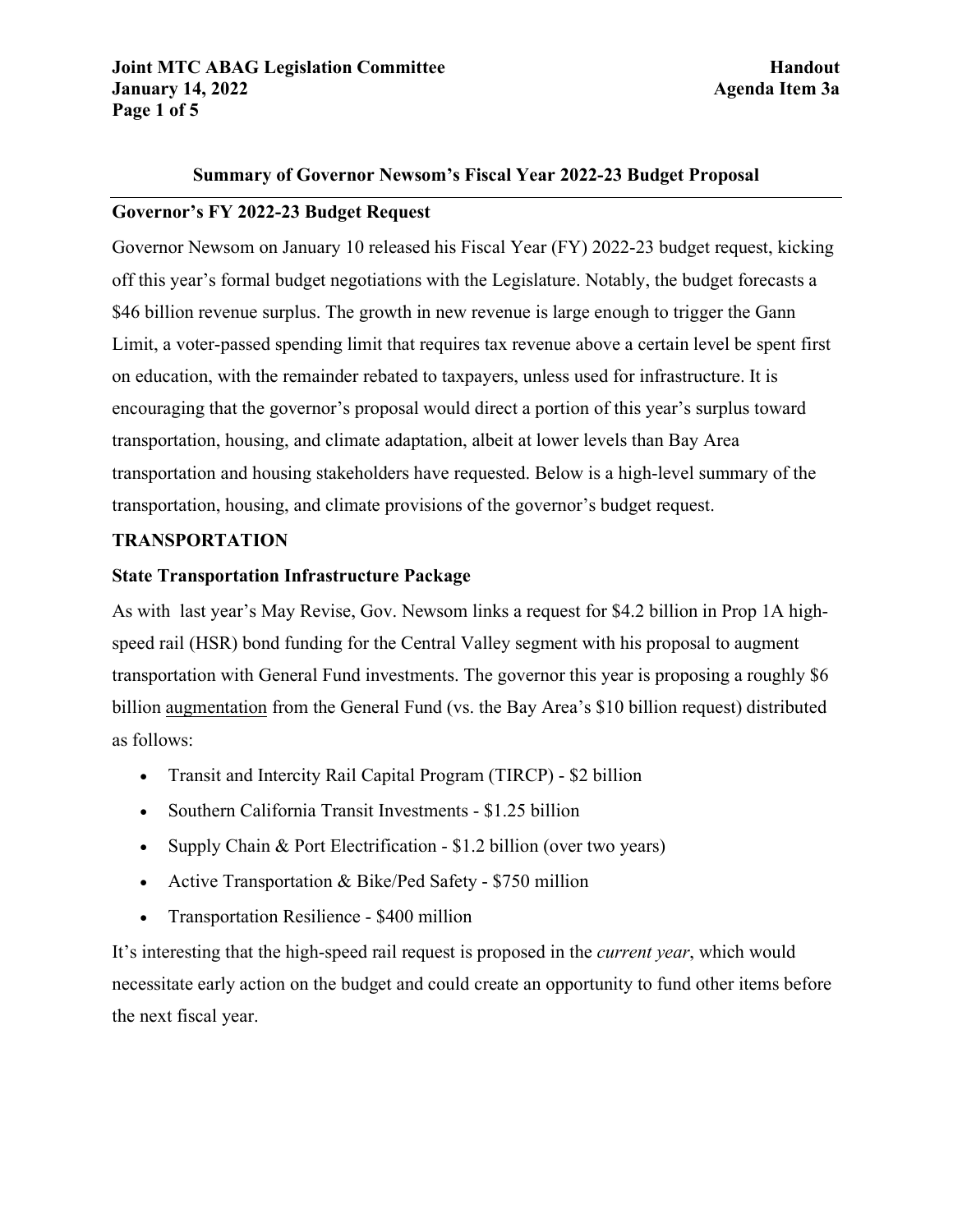For context, the chart below compares the governor's budget request with the current FY 2021- 22 state budget and the requests for the FY 2022-23 budget included in a November 2021 advocacy letter from the Bay Area Transportation Coalition led by MTC and ABAG (Attachment A).

|                              | <b>FY 2021-22 Budget</b> | <b>Bay Area</b>          | FY 2022-23             |
|------------------------------|--------------------------|--------------------------|------------------------|
|                              | (As enacted prior to     | Transportation           | Governor's             |
|                              | reversion to General     | <b>Coalition Request</b> | <b>Proposed Budget</b> |
|                              | Fund)                    |                          |                        |
| High-Speed Rail              | \$0                      | Letter was silent on     | \$4.2 billion (same as |
| (HSR)                        |                          | amount; but              | May Revise FY 22       |
|                              |                          | expressed support for    | request)               |
|                              |                          | <b>HSR</b>               |                        |
| Transit and Intercity        | \$1 billion              | \$5 billion (proposed    | \$2 billion            |
| Rail Capital Program         |                          | to be distributed 75%    |                        |
| (TIRCP)                      |                          | by State Transit         |                        |
|                              |                          | Assistance formula;      |                        |
|                              |                          | 25% via statewide        |                        |
|                              |                          | competitive)             |                        |
| Southern California          | \$1 billion              |                          | \$1.25 billion         |
| <b>Transit Investments</b>   |                          |                          |                        |
| <b>Active Transportation</b> | \$500 million            | \$2 billion              | \$750 million          |
| Transportation               | \$300 million            | \$1 billion              | \$400 million          |
| Resilience                   |                          |                          |                        |
| Grade Crossings              | \$500 million            |                          | \$500 million          |

|  | <b>State Transportation Infrastructure Package Comparison Chart</b> |  |
|--|---------------------------------------------------------------------|--|
|--|---------------------------------------------------------------------|--|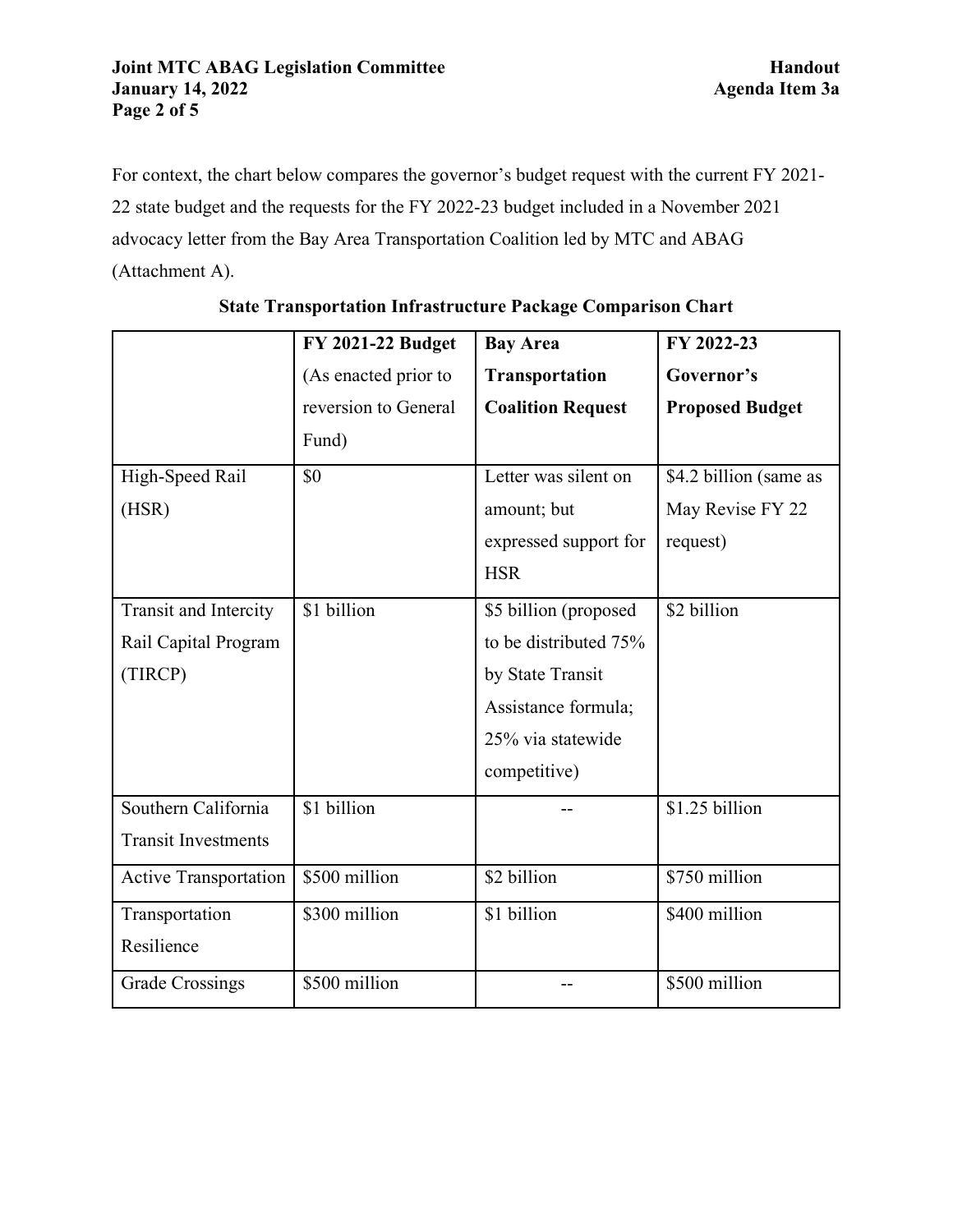#### **Joint MTC ABAG Legislation Committee <b>Handout Handout January 14, 2022 Agenda Item 3a Page 3 of 5**

Gov. Newsom's proposal for transit is much lower than the amount requested by the Bay Area; and the governor proposes that it all flow through the Transit and Intercity Rail Capital Program (TIRCP). A top priority will be continuing to press that some of the General Fund monies for transit capital needs flow to the Bay Area through the State Transit Assistance (STA) formula (combined share) and ensuring that any TIRCP augmentation is accompanied by trailer bill language to ensure these funds can be used more flexibly to meet the region's most urgent transit capital needs.

## **State Transit Assistance**

The governor's budget forecasts an increase in STA funding (a critical source of transit operating dollars) in the current year from \$839 million to \$856 million statewide. This would result in approximately \$268 million for the Bay Area, of which \$197 million will flow directly to operators as revenue-based funds, and \$72 million will come to MTC as population-based funds. This represents a modest increase from the current year, but the budget contains some good news for this fiscal year; the Bay Area should receive about \$19 million more than forecast in STA funds in FY 2021-22 including about \$14 million in revenue-based funds and \$5 million in population-based funds. See Attachment B for details of the FY 2022-23 STA funding levels would be by operator.

# **Other notable transportation proposals include:**

• **Zero-Emission Vehicles:** \$6.1 billion over four years for zero-emission vehicles, including transit buses and school buses, \$3.5 billion from the General Fund. This includes \$935 million from the General Fund to support 1,000 drayage trucks and 1,600 transit buses and related infrastructure. An additional \$419 million is proposed for sustainable community-based transportation equity projects that increase zero-emission mobility options.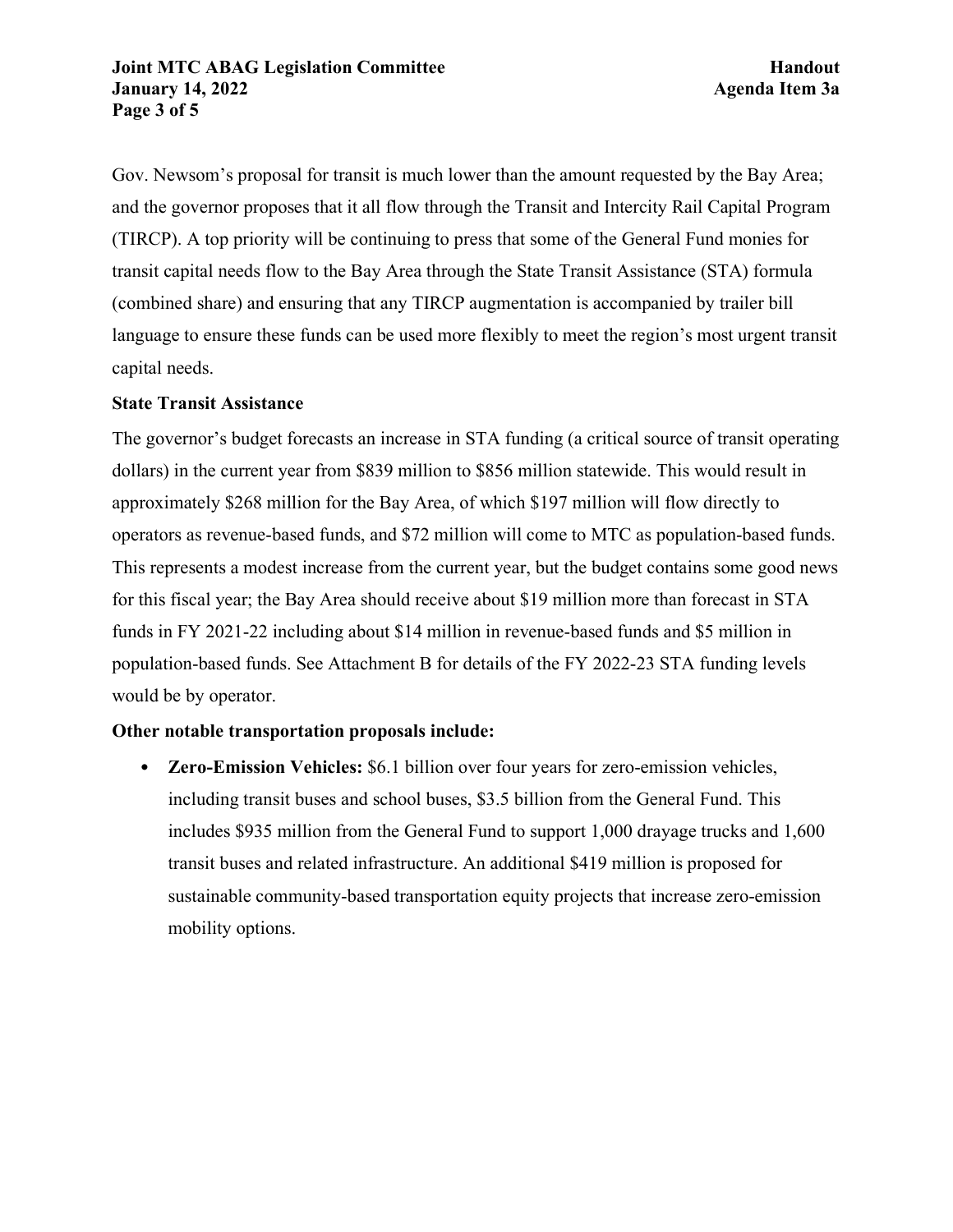• **No COLA for Gas Tax**: One concerning transportation proposal is to freeze the cost-ofliving adjustment (COLA) for the state gas tax that was incorporated into SB 1 (Beall, 2017), in light of high gas prices and inflation. This could set a troubling precedent. The proposal notes that the Administration plans to explore backfilling the local subvention portion for cities and counties for local streets and roads with State Highway Account funds.

# **HOUSING**

The governor requests \$4 billion in General Fund augmentation for affordable housing and homeless investments. While significantly lower than the amount requested by affordable housing leaders throughout the state, this is a good starting point for negotiations. An important priority will be supporting the use of General Fund monies for housing and exploring opportunities to refine and expand the governor's proposal, described below.

# **Affordable Housing**

The budget proposes a \$2 billion General Fund augmentation for affordable housing investments over two years, as follows:

- State Low Income Housing Tax Credits \$500 million
- Infill Infrastructure Grant Program \$500 million
- Affordable Housing and Sustainable Communities Program \$300 million (this would augment cap-and-trade proceeds)
- Adaptive Reuse & State Excess Sites \$200 million
	- $\circ$  \$100 million state excess land sites; \$100 million for adaptive reuse incentive grants
- Other affordable housing production and preservation financing \$500 million
	- o Funds for various housing programs targeted at mixed-income rental housing, infill preservation and residents of mobile home parks.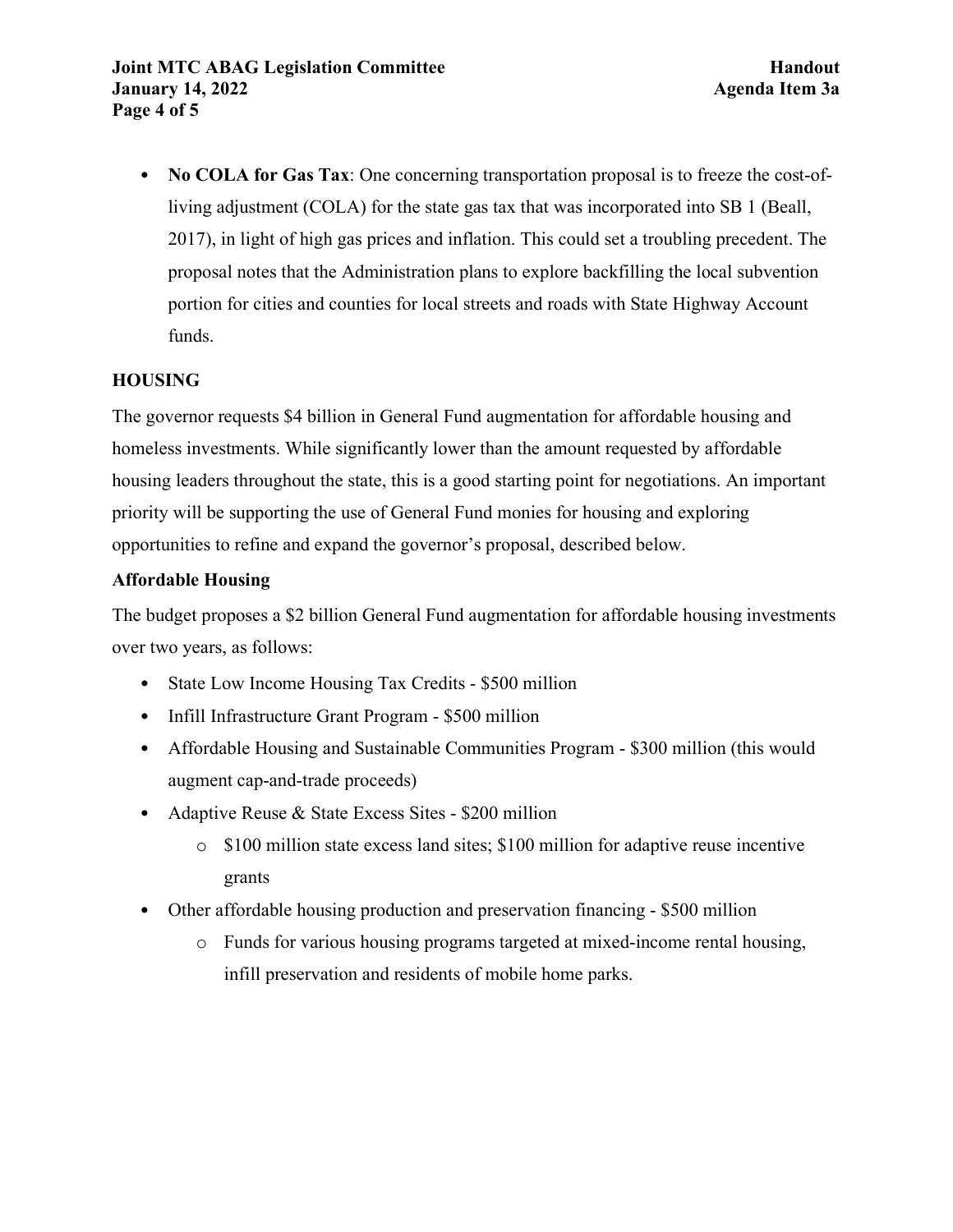## **Homelessness**

The budget requests \$2 billion in General Fund resources over two years to address homelessness. This would be on top of the \$5.8 billion for Homekey in FY 2022-23 (the second of a two-year commitment included in last year's budget). Key provisions include:

- **Housing for Individuals with Behavior Health Needs**: \$1.5 billion to be administered though the Department of Health Care Services' Behavior Health Continuum Infrastructure Program; and
- **Encampments:** \$500 million to support local governments' efforts to shelter individuals living in encampments.

# **CLIMATE ADAPTATION**

The budget proposes \$20 billion over five years in infrastructure investments in transportation, energy, housing, wildfire resilience, and drought to advance the state's climate and opportunity agenda. Notable climate investments that aren't covered in the transportation and housing summaries include:

- **Reduce Wildfire Risk:** \$1.2 billion over two years to increase resilience to wildfires by increasing the pace and scale of forest and fuel management;
- **Building Decarbonization:** Roughly \$1 billion for residential building efficiency upgrades;
- **Transformative Climate Communities Program** \$165 million to support projects that serve as models for equitable, community-driven infrastructure investments in California's most disadvantaged communities; and
- **Regional Climate Collaboratives and Resilience** \$135 million to provide direct investment in communities through capacity-building grants, tribal, local and regional adaptation planning, and implementation of resilience projects.